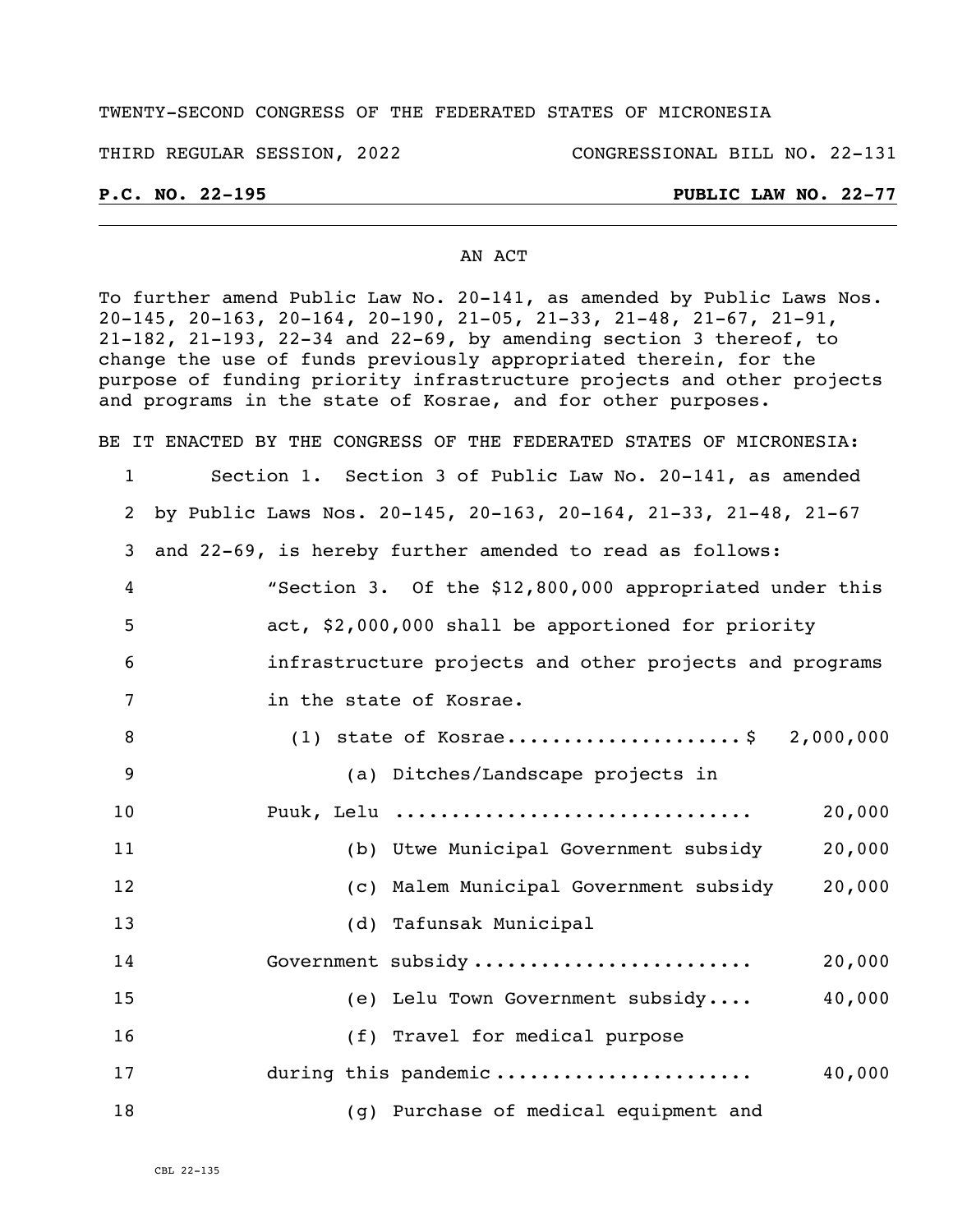| $\mathbf{1}$   | payments for debts of Kosraean                        |
|----------------|-------------------------------------------------------|
| $\overline{2}$ | patients owed to Pohnpei Family                       |
| 3              | Health Clinic \$<br>40,000                            |
| 4              | 50,000<br>(h) Good Samaritan Group subsidy            |
| 5              | (i) Tafunsak-Walung mangrove channels'                |
| 6              | 40,000<br>clearing/clean-up/improvement               |
| 7              | (j) Land Acquisition for Lelu                         |
| 8              | Elementary School<br>100,000                          |
| 9              | (k) Purchase of solar freezers                        |
| 10             | and freight costs<br>50,000                           |
| 11             | (1) Purchase of solar lights                          |
| 12             | and freight costs<br>40,000                           |
| 13             | (m) Staff development - Kosrae Delegation 20,000      |
| 14             | (n) Training/travel costs for                         |
| 15             | secretaries/clerks<br>20,000                          |
| 16             | (o) Uh Se Inge travel and                             |
| 17             | 40,000<br>associated costs                            |
| 18             | $-0-$<br>(p) Clemson University Summer Program        |
| 19             | 10,000<br>(q) Lelu Youth Program                      |
| 20             | 10,000<br>Tafunsak Youth Program<br>(r)               |
| 21             | 10,000<br>Utwe Youth Program<br>(s)                   |
| 22             | 10,000<br>Malem Youth Program<br>(t)                  |
| 23             | Auto Mechanic facility<br>(u)                         |
| 24             | renovation for drop-out students' training.<br>30,000 |
| 25             | 60,000<br>(v) Scholarships for Kosraean students      |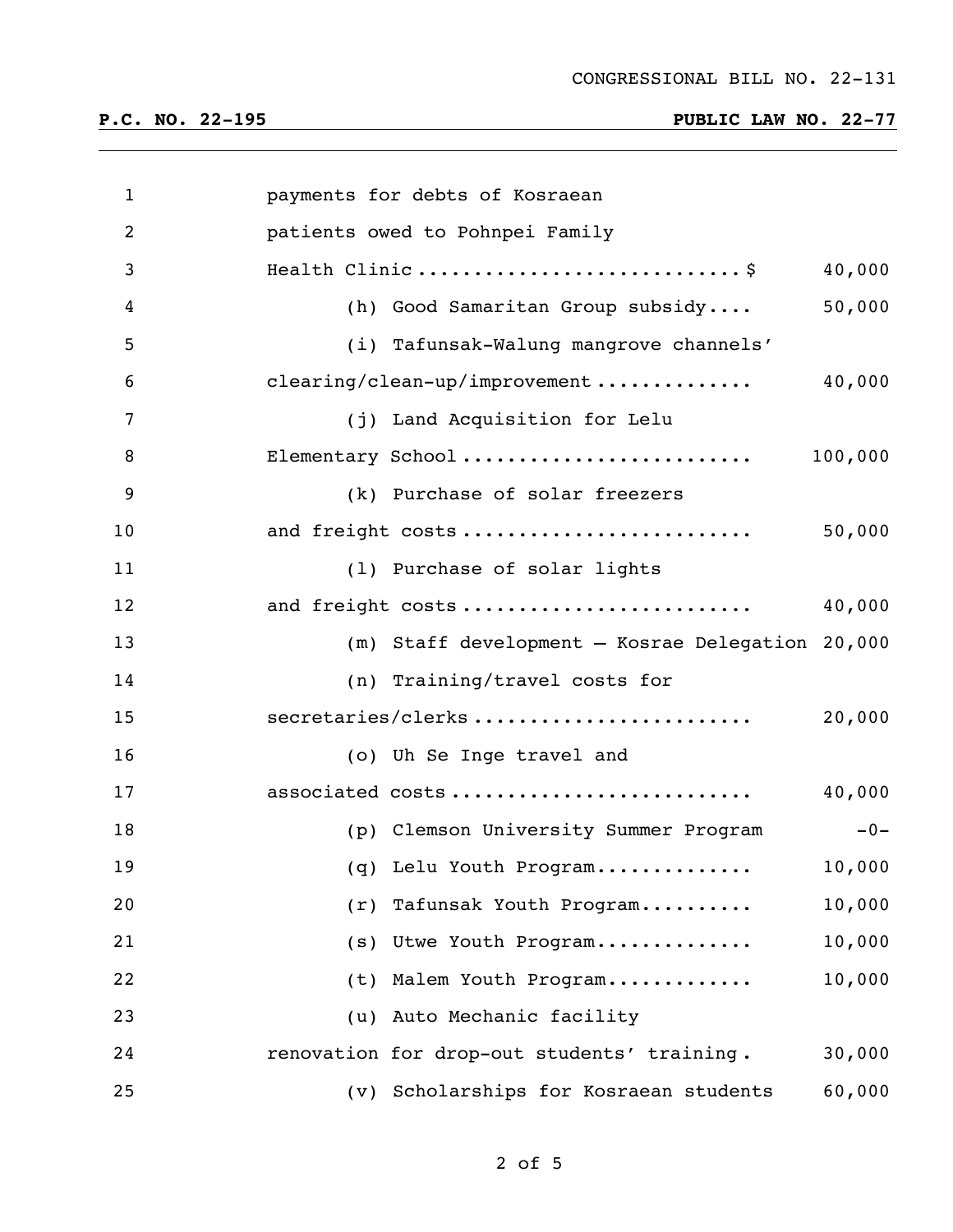| $\mathbf{1}$   | (w) Meeting Allowance for                         |
|----------------|---------------------------------------------------|
| $\overline{2}$ | Scholarship Board\$<br>10,000                     |
| 3              | (x) Handicrafts club for single                   |
| 4              | mothers and drop-outs<br>30,000                   |
| 5              | (y) Purchase of beacons/harbor lights<br>5,000    |
| 6              | (z) Supplemental funding for Malsu/               |
| 7              | Sronsrono farm road<br>10,000                     |
| 8              | (al) Tafunsak and Utwe mangrove                   |
| 9              | channels cleanup/improvements<br>30,000           |
| 10             | (a2) Scholarship funds (undergraduate/            |
| 11             | Post Education<br>$-0-$                           |
| 12             | (a3) Speaker's Office subsidy<br>40,000           |
| 13             | $(a4)$ SDA school subsidy<br>15,000               |
| 14             | (a5) Lelu channels clean-up/improvement<br>10,000 |
| 15             | (a6) Sewing project<br>10,000                     |
| 16             | (a7) Mediation program<br>10,000                  |
| 17             | (a8) COM-FSM Kosrae campus community              |
| 18             | outreach and development program and              |
| 19             | 15,000<br>travel needs                            |
| 20             | (a9) Kosrae Small Business Development            |
| 21             | Center subsidy<br>40,000                          |
| 22             | (a10) Kosraeans youth activities in               |
| 23             | Kolonia, Pohnpei<br>5,000                         |
| 24             | (all) YELA Association subsidy<br>55,000          |
| 25             | (a12) Malem Municipal Government (road            |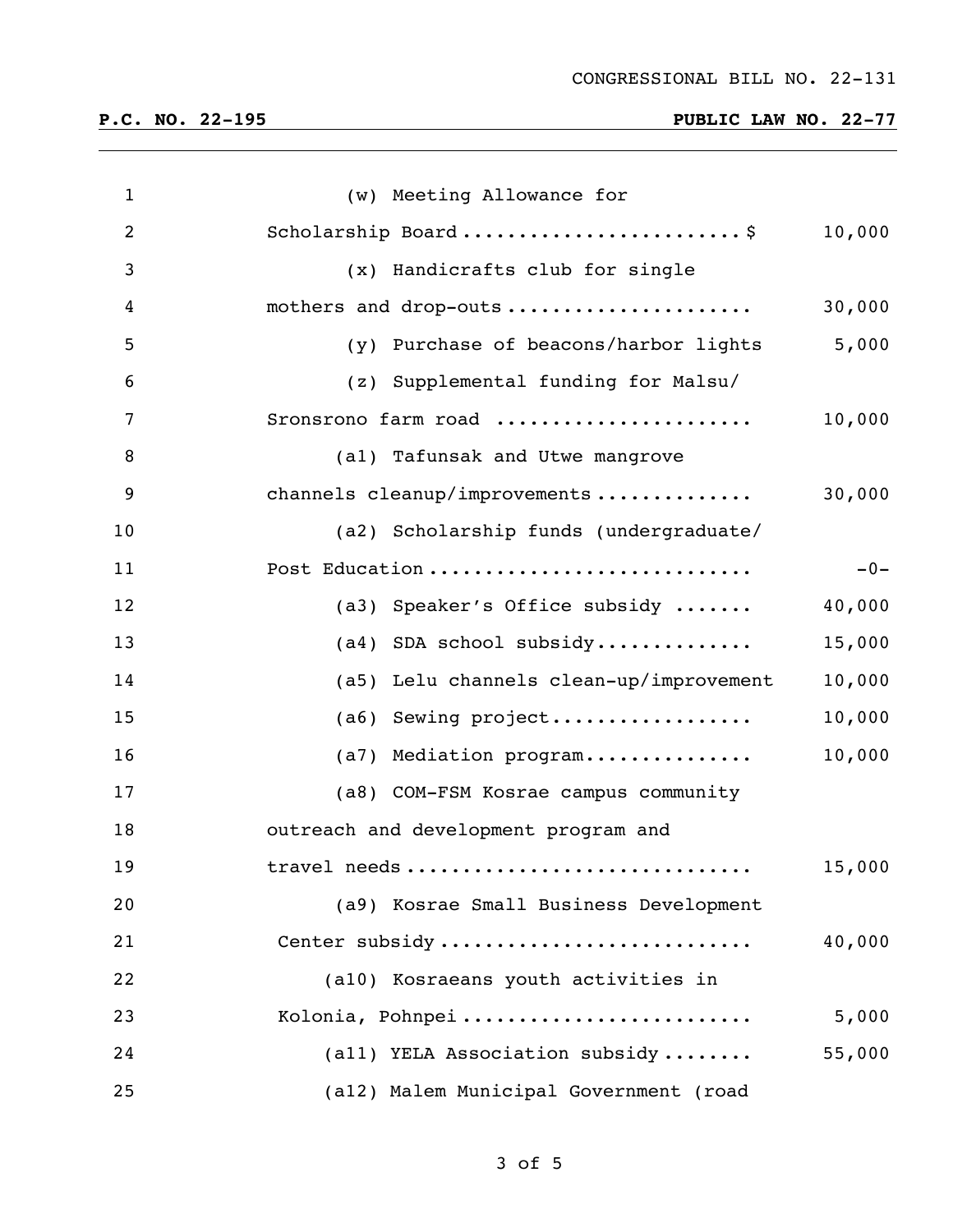| $\mathbf{1}$   | improvement/water system improvement/    |         |
|----------------|------------------------------------------|---------|
| $\overline{2}$ | tanks/subsidy and acquisition)\$         | 250,000 |
| 3              | (al3) Otta Walunga                       | 4,000   |
| 4              | $(al4)$ Otta Mutunte                     | 5,000   |
| 5              | (a15) Lelu Farmers Association           | 30,000  |
| 6              | (a16) Tafunsak Farmers Association       |         |
| $\overline{7}$ | (farming equipment and equipment/        |         |
| 8              | seedlings/vehicles                       | 15,000  |
| 9              | (a17) Tafunsak water system improvement  | 20,000  |
| 10             | (a18) Purchase of excavator for Tafunsak |         |
| 11             | Municipal Government/freight costs       | 30,000  |
| 12             | (a19) Sakau project (farming tools/      |         |
| 13             | compensation for replanting/seedlings    | 20,000  |
| 14             | (a20) Kosrae Housing subsidy; PROVIDED   |         |
| 15             | THAT, the funds shall not be used for    |         |
| 16             | travel/operation                         | 35,000  |
| 17             | (a21) Wiyac to Yekulah, Tafunsak         |         |
| 18             | inner road improvement                   | 20,000  |
| 19             | (a22) Mutunfunack channel clearing       | 25,000  |
| 20             | (a23) Utwe shoreline/seawall             |         |
| 21             | improvement project                      | 80,000  |
| 22             | (a24) Outreach/travel needs to Guam,     |         |
| 23             | Hawaii, Seattle and California on        |         |
| 24             | Education on laws/Constitution/Compact   |         |
| 25             | Impact/Recourse for Kosrae State in 2023 | 30,000  |